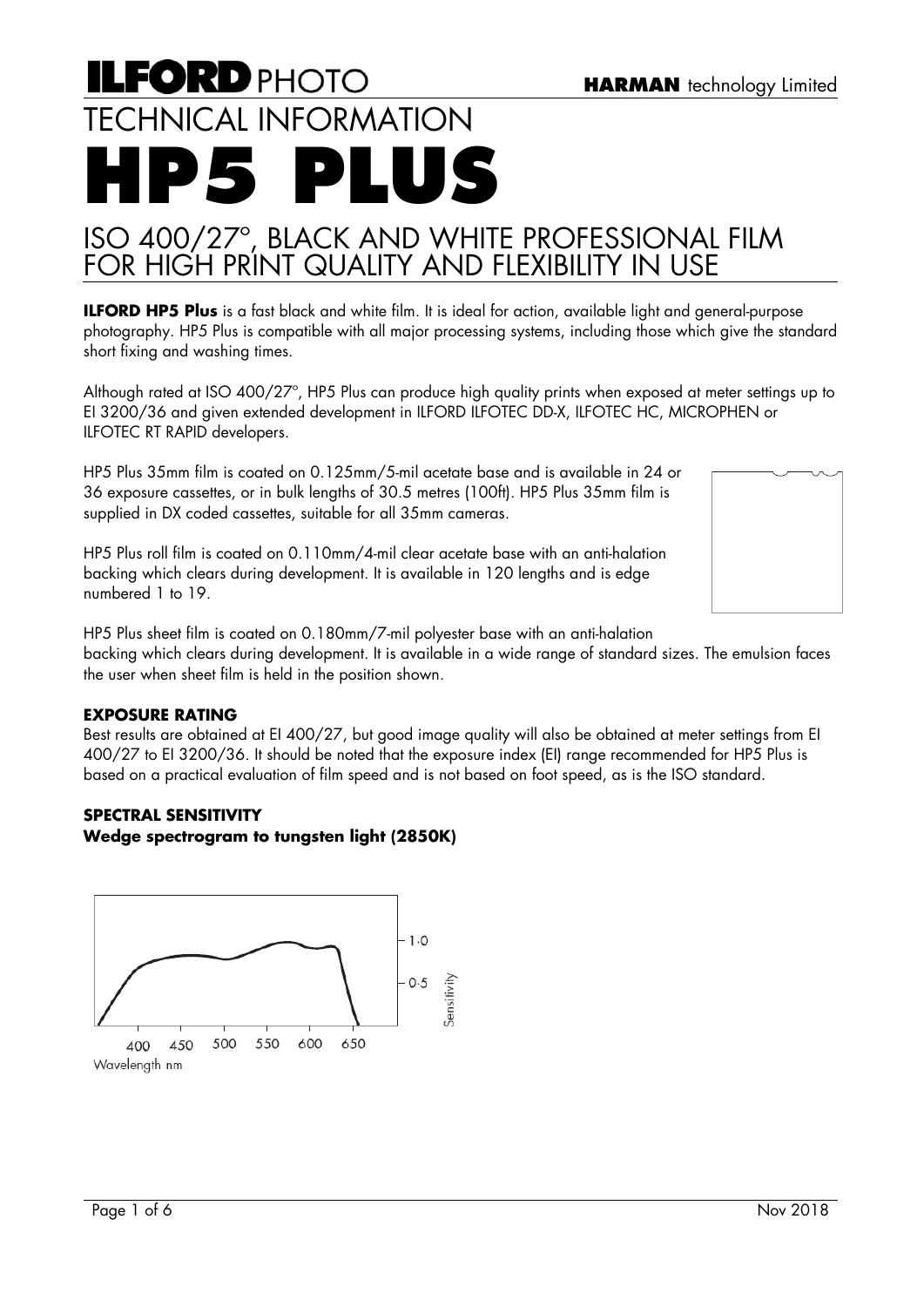# **FILTER FACTORS**

HP5 Plus film may be used with all types of filters (eg colour, polarising and neutral density filters) in the usual way. Follow the instructions given by the filter manufacturer.

The exposure increase in daylight may vary with the angle of the sun and the time of day. In the late afternoon or the winter months, when daylight contains more red light, green and blue filters may need slightly more exposure than usual.

Cameras with through-the-lens metering will usually adjust the exposure automatically when using filters. With some automatic exposure cameras, the correction given for deep red and orange filters can produce negatives under exposed by as much as 1½ stops.

# **MAKING LONG EXPOSURES**

For exposures between ½ and 1/10 000 second, no adjustments are needed for reciprocity law failure.

When exposures longer than  $\frac{1}{2}$  second are given, HP5 Plus, along with other films, needs to be given more exposure than indicated by a meter. Use the graph to calculate the increased exposure time which should be given once the metered time is known.

The graph is based on the formulae Ta =  $\text{Im}^{1.31}$ 

Ta = Adjusted Time  $Tm =$  Metered Time



# **CHOOSING THE BEST ILFORD DEVELOPER FOR THE JOB Manual processing Spiral tank, dish/tray, deep tank Including rotary processors**

|                            |                     | $m$ anda processing spirar rank/ aisn/ may/ accp rank increanig relaty processors |
|----------------------------|---------------------|-----------------------------------------------------------------------------------|
|                            | Liquid              | Powder                                                                            |
| Best overall image quality |                     |                                                                                   |
| EI 400/27, EI 800/30       | <b>ILFOTEC DD-X</b> | $ID-11$ (stock)                                                                   |
| EI 1600/33, EI 3200/36     | <b>ILFOTEC DD-X</b> | <b>MICROPHEN</b> (stock)                                                          |
| Finest grain               | <b>ILFOTEC DD-X</b> | PERCEPTOL (stock)                                                                 |
| Maximum sharpness          | ILFOSOL $3(1+9)$    | $ID-11(1+3)$                                                                      |
| Maximum film speed         | <b>ILFOTEC DD-X</b> | MICROPHEN (stock)                                                                 |
| (EI 3200/36)               |                     |                                                                                   |
| Economy                    | ILFOTEC LC29 (1+29) | $ID-11(1+3)$                                                                      |
|                            |                     | $MICROPHEN (1+3)$                                                                 |
| One-shot convenience       | ILFOSOL $3(1+9)$    | $ID-11(1+1)$                                                                      |
|                            | <b>ILFOTEC DD-X</b> | $MICROPHEN (1+1)$                                                                 |
| Replenishable              | <b>ILFOTEC HC</b>   | $ID-11$                                                                           |
|                            |                     |                                                                                   |
| <b>Machine Processing</b>  |                     |                                                                                   |
| Dip and dunk               | <b>ILFOTEC DD</b>   | Best overall image quality (liquid) and long tank life                            |

| Short leader     | <b>ILFOTEC RT RAPID</b> | Rapid processing, best overall image quality and<br>long tank life. |
|------------------|-------------------------|---------------------------------------------------------------------|
| Roller transport | <b>ILFOTEC RT RAPID</b> | Rapid processing                                                    |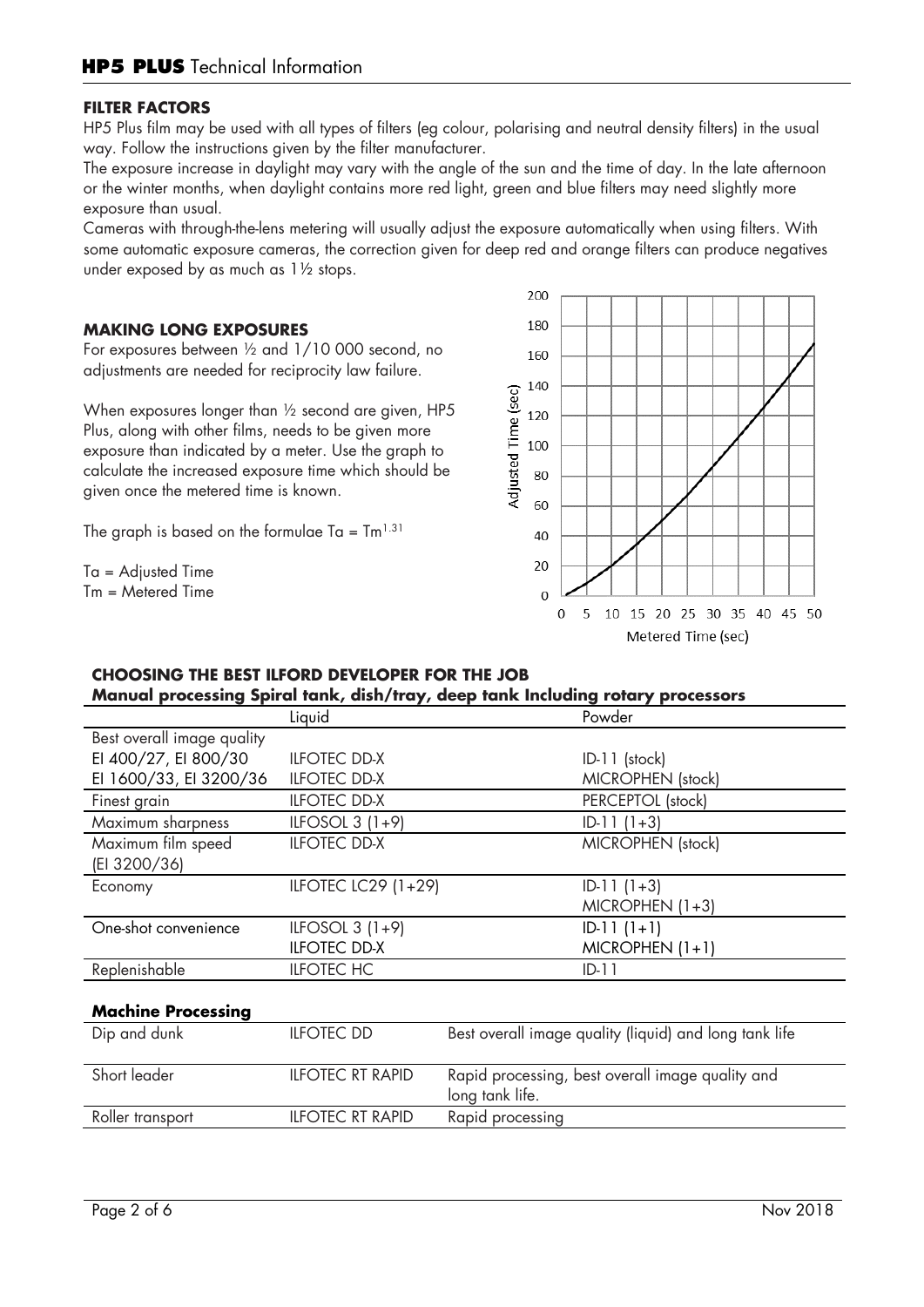# **DEVELOPMENT TIMES**

The table below gives development times for both manual and machine processing HP5 Plus. These times will produce negatives of average contrast suitable for printing in all enlargers. The development times are intended as a guide and may be altered if a different result is needed.

For manual processing in spiral tanks and deep tanks, the development times are based on intermittent agitation. Where continuous agitation is used for manual processing (as in a dish/tray or with some types of developing tank), reduce these times by up to 15%. For use in rotary processors without a pre-rinse, reduce the spiral tank development times by up to15%. A pre-rinse is not recommended as it can lead to uneven processing.

| <b>35mm and Roll Film</b>                                     |          |                          |          |                          |                |                 |                          |                          |
|---------------------------------------------------------------|----------|--------------------------|----------|--------------------------|----------------|-----------------|--------------------------|--------------------------|
| ILFORD developer                                              | Dilution | Meter setting (EI)       |          |                          |                |                 |                          |                          |
|                                                               |          | 200/24                   | 250/25   | 320/26                   | 400/27         | 800/30          | 1600/33                  | 3200/36                  |
| Spiral tank, deep tank, dip and dunk machines (min/20°C/68°F) |          |                          |          |                          |                |                 |                          |                          |
| <b>ILFOTEC DD-X</b>                                           | $1 + 4$  |                          |          |                          | 9              | 10              | 13                       | 20                       |
| ILFOSOL 3                                                     | $1 + 9$  | $\overline{5}$           |          |                          | $6\frac{1}{2}$ | $13\frac{1}{2}$ |                          |                          |
|                                                               | $1 + 14$ | 7                        |          | —                        | 11             | $19\frac{1}{2}$ |                          |                          |
| <b>ILFOTEC HC</b>                                             | $1 + 15$ | $\equiv$                 |          |                          | $3\frac{1}{2}$ | 5               | $7\frac{1}{2}$           | 11                       |
|                                                               | $1 + 31$ | $\overline{\phantom{0}}$ |          |                          | $6\frac{1}{2}$ | $9\frac{1}{2}$  | 14                       |                          |
| <b>ILFOTEC LC29</b>                                           | $1 + 9$  | $\qquad \qquad -$        |          | $\equiv$                 | $3\frac{1}{2}$ | 5               | $7\frac{1}{2}$           | 11                       |
|                                                               | $1 + 19$ | $\overline{\phantom{0}}$ |          |                          | $6\frac{1}{2}$ | $9\frac{1}{2}$  | 14                       | $\overline{\phantom{0}}$ |
|                                                               | $1+29$   | $\equiv$                 |          |                          | 9              |                 |                          |                          |
| $ID-11$                                                       | stock    | $\overline{\phantom{0}}$ |          |                          | $7\frac{1}{2}$ | 10 <sub>2</sub> | 14                       | ▃                        |
|                                                               | $1 + 1$  | $\overline{\phantom{0}}$ |          |                          | 13             | $16\frac{1}{2}$ | $\overline{\phantom{0}}$ | $\overline{\phantom{0}}$ |
|                                                               | $1 + 3$  | $\qquad \qquad -$        |          | -                        | 20             |                 | -                        |                          |
| <b>MICROPHEN</b>                                              | stock    | $\qquad \qquad -$        |          |                          | $6\frac{1}{2}$ | 8               | 11                       | 16                       |
|                                                               | $1 + 1$  |                          |          |                          | 12             | 15              |                          |                          |
|                                                               | $1 + 3$  |                          |          |                          | 23             |                 |                          |                          |
| <b>PERCEPTOL</b>                                              | stock    | $\overline{\phantom{0}}$ | 13       |                          |                |                 |                          |                          |
|                                                               | $1 + 1$  |                          |          | 18                       |                |                 |                          |                          |
|                                                               | $1 + 3$  |                          |          | 25                       |                |                 |                          |                          |
| Non-ILFORD Developers (min/20°C/68°F)                         |          |                          |          |                          |                |                 |                          |                          |
| Acufine                                                       | stock    | $\overline{\phantom{0}}$ |          | -                        | $4\frac{1}{2}$ | $6\frac{1}{2}$  | $9\frac{1}{2}$           |                          |
| Agfa Rodinal                                                  | $1 + 25$ | $\equiv$                 |          |                          | 6              | 8               |                          |                          |
|                                                               | $1 + 50$ | $\equiv$                 |          |                          | 11             |                 |                          |                          |
| Kodak D-76                                                    | stock    | $\equiv$                 |          |                          | $7\frac{1}{2}$ | $9\frac{1}{2}$  | $12\frac{1}{2}$          | $\equiv$                 |
|                                                               | $1 + 1$  | $\overline{\phantom{0}}$ |          |                          | 11             | 13              | $\qquad \qquad -$        |                          |
|                                                               | $1 + 3$  | $\overline{\phantom{0}}$ |          |                          | 22             |                 |                          |                          |
| Kodak HC-110                                                  | A        | $\equiv$                 | $\equiv$ |                          | $2\frac{1}{2}$ | $3\frac{3}{4}$  | $5\frac{1}{2}$           | $9\frac{1}{2}$           |
|                                                               | B        | —                        |          |                          | 5              | $7\frac{1}{2}$  | 11                       |                          |
| Kodak T-Max                                                   | $1 + 4$  | $\overline{\phantom{0}}$ |          | $\qquad \qquad -$        | $6\frac{1}{2}$ | 8               | $9\frac{1}{2}$           | $11\frac{1}{2}$          |
| Tetenal Ultrafin SF                                           | Stock    | $\equiv$                 | $\equiv$ | $\overline{\phantom{0}}$ | $7\frac{1}{2}$ | 10              |                          |                          |
|                                                               | $1 + 1$  | $\equiv$                 |          |                          | 16             |                 | $\equiv$                 |                          |
| <b>Tetenal Ultrafin</b><br>Plus                               | $1 + 4$  | —                        |          |                          | $\overline{7}$ | 10              | 13                       |                          |
| Kodak Xtol                                                    | stock    | $\overline{\phantom{0}}$ |          |                          | 8              | 11              | 14                       | 19                       |
|                                                               | $1 + 1$  | $\overline{\phantom{0}}$ |          |                          | 12             | 17              |                          |                          |

**Note.** Development times may need adjusting to suit individual processing systems and working practices. If an established system is producing good results, adjust the recommended development times until the desired contrast level is obtained. Development times in other manufacturers' developers are included for your convenience and are only a general guide. Other manufacturers can and do change their product specifications from time to time, and the development times may change as a result.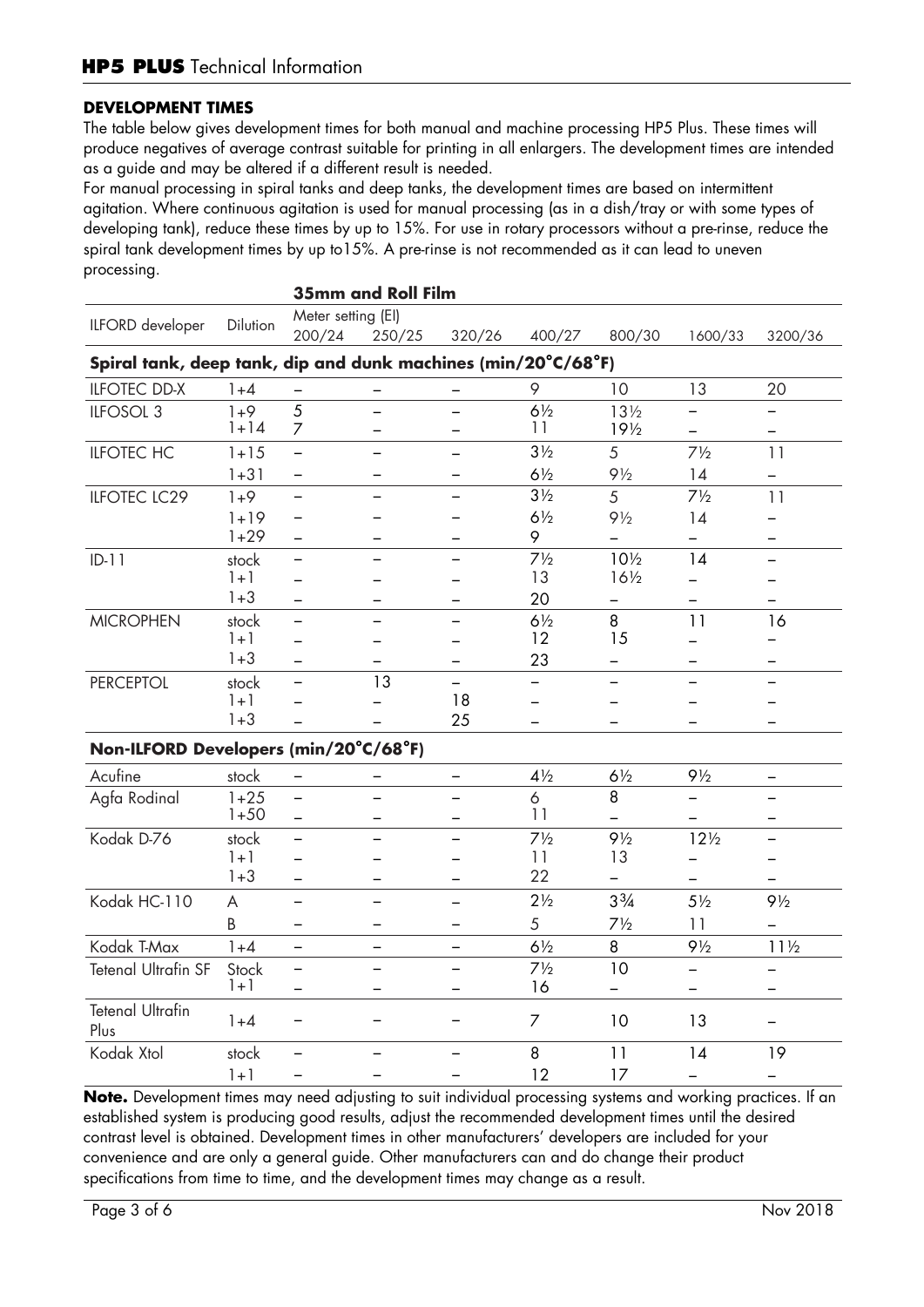|                                       |          |        | <b>35mm and Roll Film</b> |        |                |                |                 |         |  |
|---------------------------------------|----------|--------|---------------------------|--------|----------------|----------------|-----------------|---------|--|
|                                       | Dilution |        | Meter setting (EI)        |        |                |                |                 |         |  |
| ILFORD developer                      |          | 200/24 | 250/25                    | 320/26 | 400/27         | 800/30         | 1600/33         | 3200/36 |  |
| Dip and dunk machines (min/24°C/75°F) |          |        |                           |        |                |                |                 |         |  |
| <b>ILFOTEC DD</b>                     | l +4     |        |                           |        |                | 10             | 14              | 8       |  |
| Kodak T-Max RS                        | stock    |        |                           |        | $4\frac{1}{2}$ | 5              |                 |         |  |
| Kodak Xtol                            | stock    | -      |                           | -      | $7\%$          | $9\frac{1}{2}$ | $\overline{12}$ | 6       |  |

| DADII | $\sim$                                               | $\overline{\phantom{0}}$ | $\overline{\phantom{0}}$ | ou | -- |  |
|-------|------------------------------------------------------|--------------------------|--------------------------|----|----|--|
|       | $\overline{\phantom{a}}$<br>$\overline{\phantom{a}}$ | $\overline{\phantom{0}}$ | $\overline{\phantom{0}}$ | ⇁  |    |  |

# **PROCESSING**

If HP5 Plus film has been inadvertently exposed at settings below EI 250 / 25, the following guide will ensure usable negatives are obtained. Obviously, the quality of negatives processed in this way will not be so high as conventionally processed ones.

# **Manual processing (min /20°C/68°F) accidental exposure only**

| Developer        | <b>Dilution</b> | Meter setting<br>50/18 | Meter setting<br>100 / 21 | Meter setting<br>EI 200 / 24 |
|------------------|-----------------|------------------------|---------------------------|------------------------------|
| <b>PERCEPTOL</b> | Stock           |                        |                           |                              |

Note. Development times may need adjusting to suit individual processing systems and working practices. If an established system is producing good results, adjust the recommended development times until the desired contrast level is obtained. Development times for some other manufacturers' developers are included for your convenience and are only a general guide. Other manufacturers can and do change their product specifications from time to time, and the development times may change as a result.

# **Processing at Different Temperatures**

HP5 Plus film can be processed over a range of temperatures. Approximate development times at temperatures other than 20°C/68°F may be calculated from the charts below. For example, if 6 minutes at 20°C/68°F is recommended, the time at 23°C/73°F will be 4½ min and the time at 16°C/61°F will be 9 min.



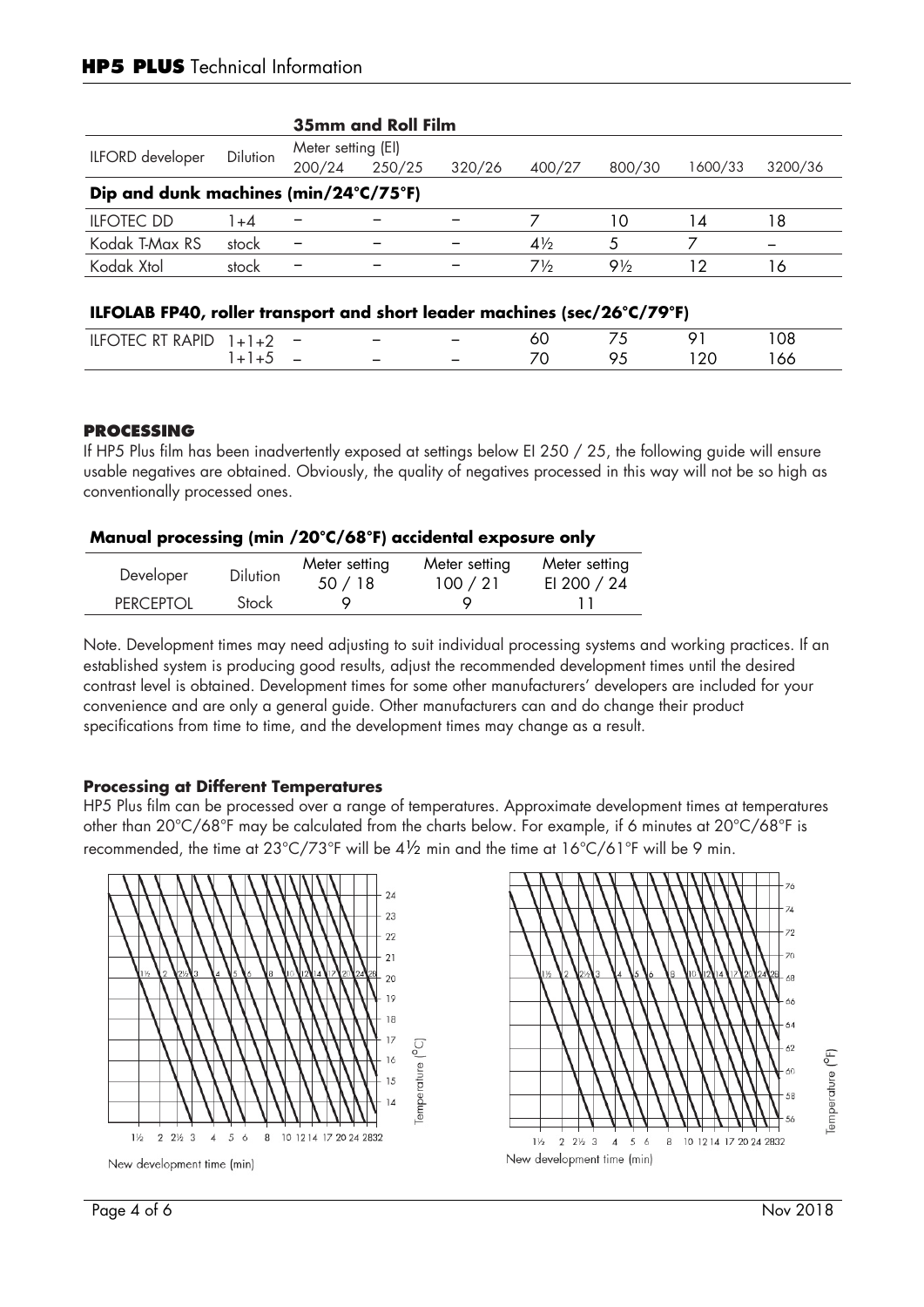# **CHARACTERISTIC CURVE**



HP5 Plus film developed in ILFORD ILFOTEC HC (1+31) stock for 6½ minutes at 20ºC/68ºF with intermittent agitation. This curve is also representative of roll film and sheet film formats.

Relative log exposure

#### **PROCESSING**

HP5 Plus can be processed in all types of processing equipment including spiral tanks, rotary processors, dishes/trays, deep tanks and automatic processors. Standard capacity figures and replenishment rates can be maintained.

#### **Safelight recommendations**

Handle HP5 Plus film in total darkness.

#### **Agitation**

Intermittent agitation is recommended for use in spiral tanks and deep tanks. With spiral tanks, invert the tank four times during the first 10 seconds, then invert the tank four times again during the first 10 seconds of each further minute. Otherwise, follow the recommendations given by the processing equipment manufacturer. Continuous agitation is recommended in dishes/trays by rocking the dish/tray.

#### **Stop, fix, wash and rinse**

For best results it is recommended that all process solutions are kept at the same temperature or at least within 5ºC (9ºF) of the developer temperature.

#### **Stop Bath**

After development the film can be rinsed in water but we recommend that an acid stop bath is used such as ILFORD ILFOSTOP (with indicator dye). ILFOSTOP is also recommended for all machine processing applications. When tanks or dishes (trays) of process solutions are in use a stop bath immediately stops development and reduces carry over of excess developer into the fixer bath. This helps to maintain the activity and prolong the life of the fixer solution.

#### **ILFORD ILFOSTOP**

| Dilution                                       | 1+19              |
|------------------------------------------------|-------------------|
| Temperature Range                              | 18-24°C (64-75°F) |
| Time (sec) at $20^{\circ}$ C (68 $^{\circ}$ F) | 10                |
| Capacity (films per litre,<br>unreplenished)   | 15x (135-36)      |
|                                                |                   |

The process time given is the minimum required, if necessary a longer time may be used and should not cause any process problems provided it is not excessive